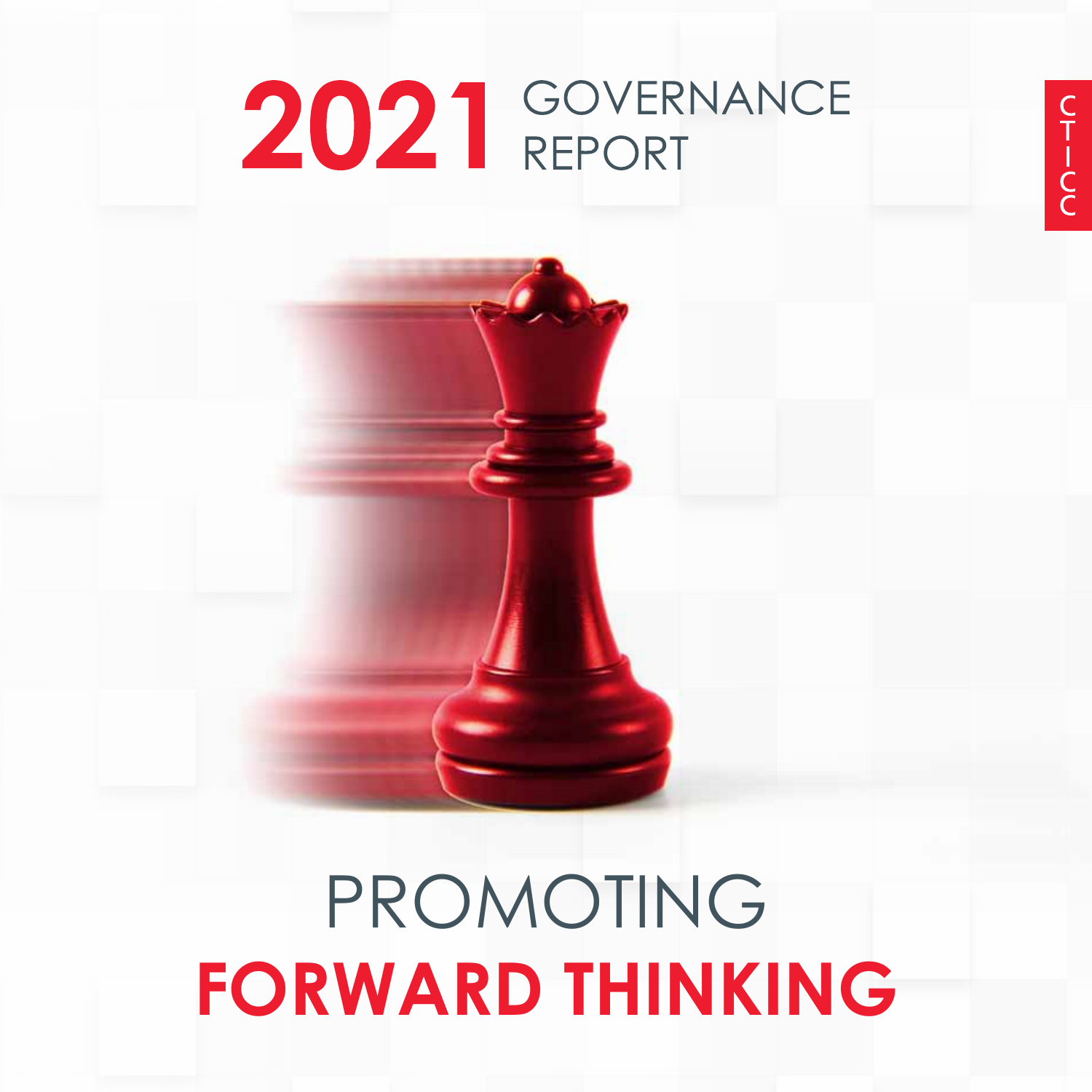## **TABLE OF CONTENTS TABLE OF CONTENTS Introduction**

#### **INTRODUCTION**

GOVERNANCE

## **PRINCIPLE 1** The governing body should lead ethically and effectively.

## **PRINCIPLE 2**

## The governing body should govern the ethics of the organisation in a way that supports

the establishment of an ethical culture.

**In accordance with the King IV Report on Corporate Governance for South Africa™ ("King IV™"), the Board of Directors is committed to ensuring that the governance structure in the Cape Town International Convention Centre SOC Limited (RF) (CTICC) cultivates good governance outcomes in relation to the CTICC's ethical culture, performance, effective control and legitimacy.**

## King IV™ principles disclosure

This report outlines how the CTICC has applied the King IV™ code in accordance with the reporting requirements under King IV™.

The Board is committed to ensuring that the governance structure of the CTICC cultivates an ethical culture in which it is able to provide effective leadership in accordance with the short-, medium- and long-term strategies of the CTICC.

The Board has a collective responsibility to ensure that the CTICC is managed effectively and ethically in a manner whereby the Board exercises leadership with good faith, integrity and in the best interests of the CTICC at all times.

The Board has ensured that a Board charter, code of conduct and ethics-related policies, through which the CTICC's ethical standards are clearly articulated, have been established and implemented.

The Board charter and code of conduct is reviewed and updated by the Board annually and ethics-related policies biennially. Furthermore, Board evaluations are undertaken on an annual basis to determine the effectiveness of the Board and its committees.

The Board is explicitly responsible for the stewardship of the CTICC and promoting ethical behaviour and compliance with relevant laws and regulations and the CTICC's ethics-related policies. The Board delegates the implementation and execution of the CTICC's ethics-related policies to management.

The CTICC's ethics-related policies, which apply to all Directors and employees, the Board charter, the code of ethics and the code of conduct, as well as the fiduciary duty as Directors, ensure that the CTICC is effectively managed in the best interest of all its stakeholders.

With the assistance of the Audit and Risk Committee, the Social and Ethics Committee and the Executive Team, the Board continuously monitors and revisits its ethics-related policies on an ongoing basis. In this regard, the CTICC conducted a detailed review of its ethics-related policies in the 2021 financial year to ensure that the CTICC's ethics were managed effectively and to ensure that there was consequence management for non-adherence to or contraventions of ethical standards.

Furthermore, strong emphasis was placed on maintaining high standards of financial management, accounting and reporting to ensure that the CTICC's affairs are managed in an ethical, transparent and responsible manner, while also taking into consideration appropriate risk parameters. In doing so, the CTICC strives towards best practices in this regard to further the objectives of the CTICC in the best interests of its stakeholders.



#### **PRINCIPLE 1 1**

The governing body should lead ethically and effectively.

#### **PRINCIPLE 2**

The governing body should govern the ethics of the organisation in a way that supports the establishment of an ethical culture.

#### **PRINCIPLE 3 2**

The governing body should ensure that the organisation is and is seen to be a good corporate citizen.

#### **PRINCIPLE 4 2**

The governing body should appreciate that the organisation's core purpose, its risks and opportunities, strategy, business model, performance and sustainable development are all inseparable elements of the value creation process.

#### **PRINCIPLE 5 3**

The governing body should ensure that reports issued by the organisation enable stakeholders to make informed assessments of the organisation's performance, and its short-, medium- and long-term prospects.

#### **PRINCIPLE 6 3**

The governing body should serve as the focal point and custodian of corporate governance in the organisation.

#### **PRINCIPLE 7**

The governing body should comprise the appropriate balance of knowledge, skills, experience,diversity and independence for it to discharge its governance role and responsibilities objectively and effectively.

#### **PRINCIPLE 8 6**

The governing body should ensure that its arrangements for delegation within its own structure promote independent judgement, and assist with balance of power and the effective discharge of its duties.

#### **PRINCIPLE 9**

The governing body should ensure that the evaluation of its own performance and that of its committees, its Chair and its individual members, support continued improvement in its performance and effectiveness

#### **PRINCIPLE 10**

The governing body should ensure that the appointment of, and delegation to, management contribute to role clarity and the effective exercise of authority and responsibilities.

#### **PRINCIPLE 11**

The governing body should govern risk in a way that supports the organisation in setting and achieving strategic objectives.

#### **PRINCIPLE 12**

The governing body should govern compliance with applicable laws and adopt non-binding rules, codes and standards in a way that supports the organisation being ethical and a good corporate citizen.

#### **PRINCIPLE 13 10**

The governing body should ensure that reports issued by the organisation enable stakeholders to make informed assessments of the organisation's performance, and its short-, medium- and long-term prospects.

#### **PRINCIPLE 14 10 10**

The governing body should ensure that the organisation remunerates fairly, responsibly and transparently so as to promote the achievement of strategic objectives and positive outcomes in the short-, medium- and long-term.

#### **PRINCIPLE 15 11 11**

The governing body should ensure that assurance services and functions enable an effective control environment, and that these support the integrity of information for internal decision-making and of the organisation's external reports.

#### **PRINCIPLE 16 11 11 11**

In the execution of its governance role and responsibilities, the governing body should adopt a stakeholder-inclusive approach that balances the needs, interests and expectations of material stakeholders in the best interests of the organisation over time.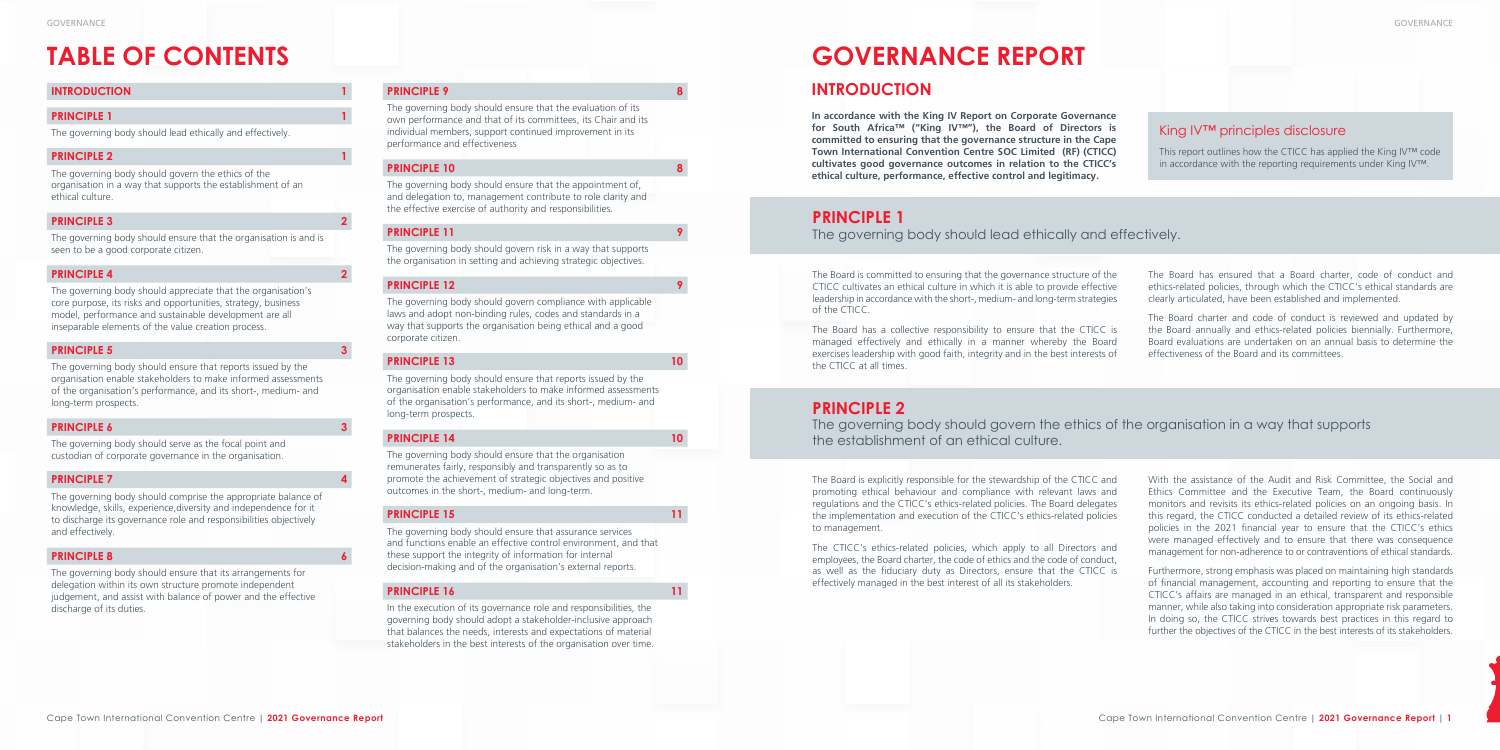#### The governing body should serve as the focal point and custodian of corporate governance

in the organisation.

The Board monitors and oversees the implementation of its policies and organisational performance thereon. During the year under review, the Board was satisfied that it had fulfilled its responsibilities in accordance with its charter.

The Board is the focal point of the CTICC's corporate governance framework and is ultimately accountable and responsible for the performance and affairs of the CTICC. The CTICC maintains strong governance principles guided by King IV™, which is implemented through the Board.

The Board is explicitly responsible for the stewardship of the CTICC and promoting ethical behaviour and compliance with relevant laws and regulations, audit and accounting principles and practices, as well as the CTICC's own code of conduct, policies and ethics.

#### Board meetings

The Board met seven times during the year under review and will meet at least four times per financial year and more often if circumstances require. Details of the Directors' attendance at meetings appear on page 152 of the Integrated Annual Report.

## **PRINCIPLE 3**

The governing body should ensure that the organisation is and is seen to be a good corporate citizen.

## **PRINCIPLE 4**

The governing body should appreciate that the organisation's core purpose, its risks and opportunities, strategy, business model, performance and sustainable development are all inseparable elements of the value creation process.

### **PRINCIPLE 5**

The governing body should ensure that reports issued by the organisation enable stakeholders to make informed assessments of the organisation's performance, and its short-, medium- and

long-term prospects.

The Board, through its committees and the Executive Team's oversight, ensures that the CTICC's responsible corporate citizenship efforts include compliance with the Constitution of South Africa, applicable laws, leading standards, and adherence to its own codes of conduct and policies.

The Board further ensures that collective regard is given to the CTICC's performance, core purpose and values, whilst considering the natural environment and society for the preservation of future generations.

With the assistance of the Audit and Risk Committee, the Social and Ethics Committee and the Executive Team, the Board continuously monitors corporate citizenship. Regular updates on laws and leading standards are provided to these committees on an ongoing basis to ensure compliance thereof at all times.

During the year under review, emphasis was placed on the effectiveness of the CTICC's systems for monitoring compliance with all applicable laws and regulations. In this regard, the CTICC has implemented thorough compliance and legal frameworks. Furthermore, the CTICC also reports to the United Nations Global Compact (UNGC) in respect of its labour, human rights, and environmental policies.

The Board informs and approves the CTICC's strategy annually as part of its business plan. Risks, opportunities and other significant matters connected to the environment, social impact and the economy in which the CTICC operates, are considered. This sets the direction for the realisation of the CTICC's core purpose and vision, which is aligned to its value drivers and the legitimate interests and expectations of its stakeholders.

The Board recognises the interests of both internal and external stakeholders and the performance of the CTICC, whilst embracing sustainable development. The Board continuously monitors the

implementation of its strategies, decisions and key policies against operational performance.

During the year under review, and given the impact of the Covid-19 lockdown regulations on the business operations of the CTICC, key emphasis was placed on developing and redefining the CTICC's short-, medium- and long-term strategies with regards to its business recovery programme.

The Board assumes responsibility for the CTICC's reporting by setting the direction for how it should be approached and conducted.

The Board, with the assistance of its committees, oversees that reports, such as this report, the Integrated Annual Report and Annual Financial Statements, comply with legal requirements and meet the legitimate and reasonable information needs of material stakeholders.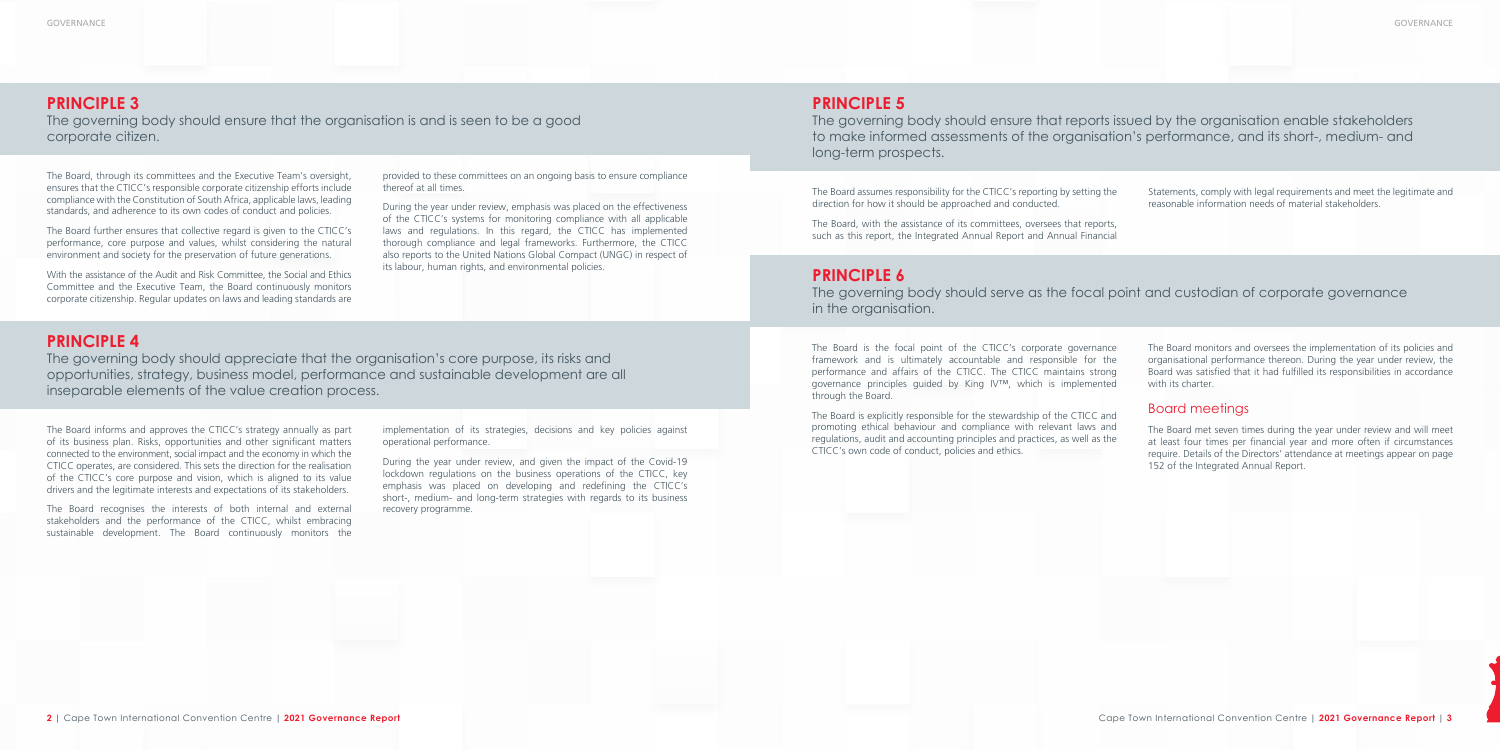#### Other positions held by the members of the Board are as outlined in the table below.

GOVERNANCE



| <b>Director</b>               | Name of company                                           | Capacity                  |
|-------------------------------|-----------------------------------------------------------|---------------------------|
|                               | Cape Town International Convention Centre SOC Ltd (RF)    | Director                  |
| <b>Deon Cloete</b>            | Cape Winelands and Imports (Pty) Ltd                      | Director                  |
|                               | The Debel Trust                                           | Trustee                   |
|                               |                                                           |                           |
| <b>Sharon Myburgh-De Gois</b> | Cape Town International Convention Centre SOC Ltd (RF)    | Director                  |
| <b>Annelise Cilliers</b>      | Cape Town International Convention Centre SOC Ltd (RF)    | Director                  |
|                               | Western Cape Government: Economic Cluster Audit Committee | Member                    |
|                               | Western Cape Government: Social Cluster Audit Committee   | Member                    |
|                               | National Library of South Africa: Audit Committee         | Member                    |
|                               | Spreading the News Family Trust                           | Trustee                   |
|                               | The Chore Ladies (Pty) Ltd                                | Director                  |
|                               | K2019106423 (South Africa) (Pty) Ltd                      | Director                  |
|                               |                                                           |                           |
| Kholeka Zama                  | Wesgro<br>Sea Harvest Ltd                                 | Director<br>Director      |
|                               | Communicare NPC                                           | Director                  |
|                               |                                                           |                           |
|                               | Cape Town International Convention Centre SOC Ltd (RF)    | Director                  |
| <b>John Fraser</b>            | Kube Yini Share Block Ltd                                 | Director                  |
|                               | Cape Town International Convention Centre SOC Ltd (RF)    | Director                  |
| <b>Solly Fourie</b>           | Wesgro                                                    | Director                  |
|                               | NIK and EM Consulting CC                                  | Member                    |
|                               | Cape Town International Convention Centre SOC Ltd (RF)    | Director                  |
| Menelisi Mdebuka              | Gebane Group Enterprises CC                               | Director                  |
|                               | Cape Town International Convention Centre SOC Ltd (RF)    | Director                  |
|                               | Commlife Holdings (Pty)Ltd                                | Director                  |
|                               | Lion of Africa Assurance Company Ltd                      | Director                  |
|                               | Community Life Insurance Company Ltd                      | Director                  |
|                               | African Peoples Investment Company (Pty) Ltd              | Director                  |
|                               | Inner Circle Entertainment (Pty) Ltd                      | Director                  |
|                               | Suidoosterfees NPC                                        | Director                  |
| Nisaar Pangarker              | CShell 369 (Pty) Ltd                                      | Director                  |
|                               | Blue Age Properties 6 (Pty) Ltd                           | Director                  |
|                               | Fred J Robertson Foundation                               | Trustee                   |
|                               | Cape Town Philharmonic Orchestra NPC                      | Director                  |
|                               | Brimstone Legacy Fund NPC                                 | Director                  |
|                               | Oceana Empowerment Trust                                  | Trustee                   |
|                               | Oceana Group Ltd                                          | Director                  |
| <b>Wayne De Wet</b>           | Cape Town International Convention Centre SOC Ltd (RF)    | <b>Executive Director</b> |
|                               | Cape Town International Convention Centre SOC Ltd (RF)    | <b>Executive Director</b> |
| <b>Taubie Motlhabane</b>      | Destination HD (Pty) Ltd                                  | Director                  |
|                               |                                                           |                           |
|                               |                                                           |                           |

## **PRINCIPLE 7**

The governing body should comprise the appropriate balance of knowledge, skills, experience, diversity and independence for it to discharge its governance role and responsibilities objectively and effectively.

During the year under review, and with the assistance of the Nominations Committee, the Board assumed responsibility for its composition by setting the direction and approving the processes for it to attain the appropriate balance of knowledge, skills, experience, diversity and independence to objectively and effectively discharge its governance role and responsibilities. This included the review of the current skill sets of Board members.

The Board reviewed the role and responsibilities assigned to the Chairperson and deemed the Chairperson as independent. Furthermore, the Chairperson is assisted by the lead independent Non-executive Director, Ms Annelise Cilliers.

The Board currently comprises ten directors, of which eight are Non-executive Directors and two are Executive Directors. Of the Non-executive Directors, six (75%) are independent. The Board is satisfied that its members have a diverse range of knowledge, skills, qualifications and experience, which enables it to contribute meaningfully to the CTICC.

During the year under review, Ms Kholeka Zama, Mr Solly Fourie and Mr John Fraser were re-elected as Non-executive Directors at the annual general meeting held on 4 March 2021.

The qualifications of Board members during the year under review were as follows:

| <b>Director</b>               | <b>Qualifications</b>                                                                                                                                                                                                                                      |
|-------------------------------|------------------------------------------------------------------------------------------------------------------------------------------------------------------------------------------------------------------------------------------------------------|
| Deon Cloete                   | 1992: Bachelor of Commerce; 1998: MBL (Masters in Business Leadership)                                                                                                                                                                                     |
| Sharon Myburgh-De Gois        | 1985: Bachelor of Social Sciences, 1986: Bachelor of Social Sciences Honours: Psychology,<br>1988: MTRP (Master of Town and Regional Planning), 1998: Diploma: Strategic Planning and Policy Development,<br>1998: Project Management: Executive Education |
| Kholeka Zama                  | 1998: Bachelor of Commerce: Accounting, 2002: Bachelor of Accounting Science Honours (CTA),<br>2004: Training in Public Practice, 2004: CA(SA)                                                                                                             |
| John Fraser                   | 1982: Bachelor of Accounting Science, 1986: MDP (Management Development Programme),<br>1989: MDP: Business Strategy, 1995: EDP (Executive Management Programme),<br>2007: Sun International Strategic Leadership Programme                                 |
| Annelise Cilliers             | 1985: Part Bachelor of Commerce, 1987: Bachelor of Accounting Science,<br>1990: Bachelor of Accounting Science Honours (CTA), 1991: CA(SA)                                                                                                                 |
| Menelisi Mdebuka              | 1979: Bachelor of Commerce, 1986: Bachelor of Commerce Honours,<br>1998: Diploma: Excellence in Managerial Sciences, 2002: Diploma: Applied International Management,<br>2010: Consultancy Business Development, 2018: PhD: Business Development           |
| Nisaar Pangarker              | 1994: Bachelor of Business Science Honours: Finance, 2012: MBA (Masters in Business Administration)                                                                                                                                                        |
| Solly Fourie                  | 1989: Bachelor of Commerce: Economics and Industrial Psychology,<br>1992: Honours Degree: Business Management and Administration, 1994: MBA (Masters in Business Administration)                                                                           |
| Wayne De Wet (Executive)      | 1991: Bachelor of Accounting Science, 1993: Bachelor of Accounting Science Honours (CTA), 1993: CA(SA)                                                                                                                                                     |
| Taubie Motlhabane (Executive) | 1991: Bachelors in Communications, 2017: Master's Degree: Global Marketing,<br>2018: Municipal Finance Management, 2020: MBA (Masters in Business Administration): Essentials                                                                              |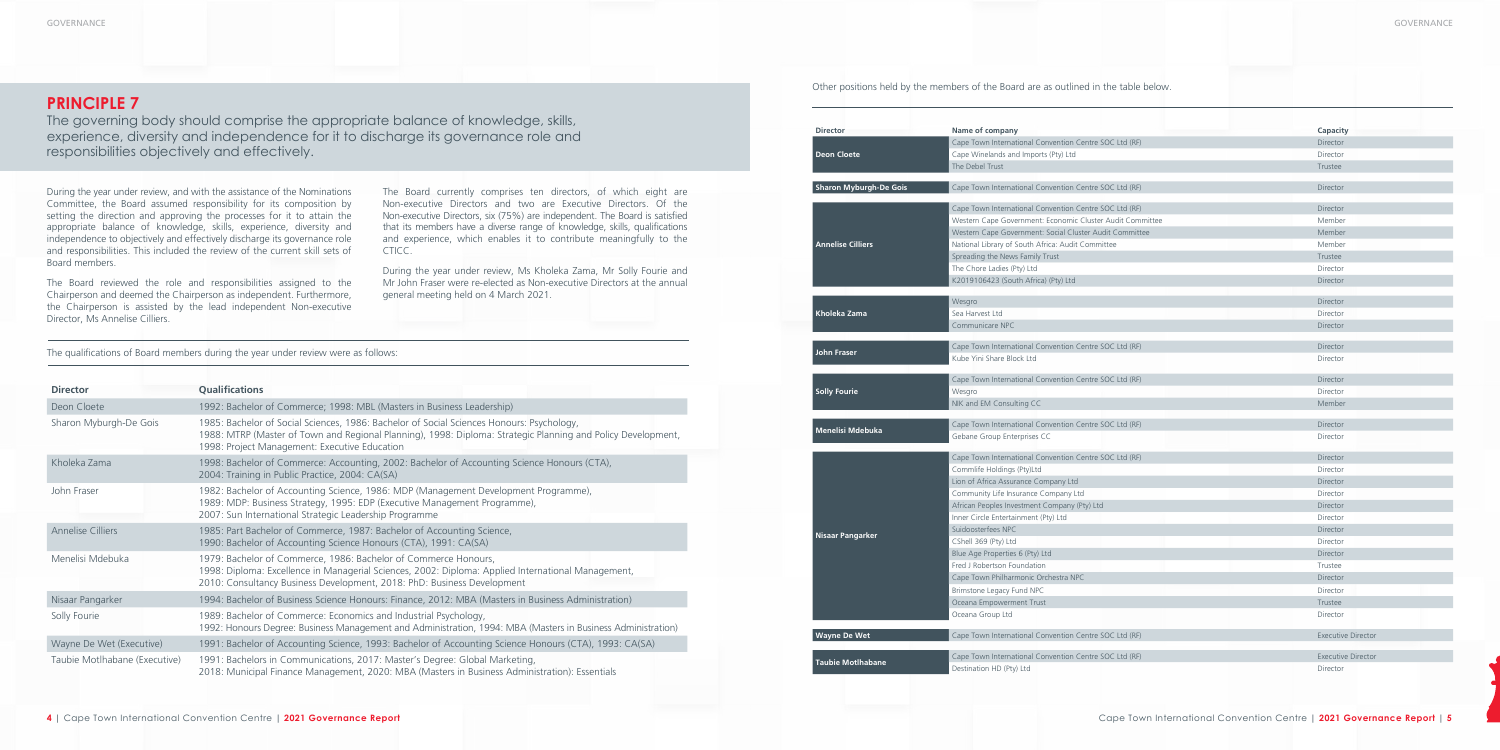The governing body should ensure that its arrangements for delegation within its own structure promote independent judgement, and assist with balance of power and the effective discharge of its duties.

The Board acknowledges that overall responsibility for managing the CTICC rests with the Board as a whole. To assist it in fulfilling its responsibilities, the Board delegates some of its functional responsibilities to its committees by means of clearly defined mandates. These committees report to the Board on their deliverables, in accordance with their Board-approved terms of references, on a continual basis. Each committee was satisfied that it had discharged its duties accordingly during the year under review.

There are five Board committees to facilitate efficient decision-making and assist the Board in the execution of its duties, powers and authorities as follows:

- • Audit and Risk Committee
- • Human Resources and Remuneration Committee
- • Social and Ethics Committee
- • Nominations Committee
- • Finance Committee

| <b>Social and Ethics Committee</b>                                                                                                | <b>Finance Committee</b>                                                                                                          | <b>Nominations Committee</b>                                                                                     |  |  |
|-----------------------------------------------------------------------------------------------------------------------------------|-----------------------------------------------------------------------------------------------------------------------------------|------------------------------------------------------------------------------------------------------------------|--|--|
|                                                                                                                                   |                                                                                                                                   |                                                                                                                  |  |  |
| · Sharon Myburgh-De Gois (Chair)                                                                                                  | · Nisaar Pangarker (Chair)                                                                                                        | · Deon Cloete (Chair)                                                                                            |  |  |
| • Kholeka Zama                                                                                                                    | · John Fraser                                                                                                                     | · Solly Fourie                                                                                                   |  |  |
| • Menelisi Mdebuka                                                                                                                | · Menelisi Mdebuka                                                                                                                | • Annelise Cilliers                                                                                              |  |  |
| • Taubie Motlhabane                                                                                                               |                                                                                                                                   | · Nisaar Pangarker                                                                                               |  |  |
|                                                                                                                                   |                                                                                                                                   |                                                                                                                  |  |  |
|                                                                                                                                   |                                                                                                                                   |                                                                                                                  |  |  |
| · Two independent                                                                                                                 | • Three independent                                                                                                               | • Three independent                                                                                              |  |  |
| • One Prescribed Officer                                                                                                          | · Independent Chair                                                                                                               | · Independent Chair                                                                                              |  |  |
| · Independent Chair                                                                                                               |                                                                                                                                   |                                                                                                                  |  |  |
|                                                                                                                                   |                                                                                                                                   |                                                                                                                  |  |  |
|                                                                                                                                   |                                                                                                                                   |                                                                                                                  |  |  |
| · Fostering a great ethical culture                                                                                               | · Overseeing finance matters                                                                                                      | • Ensuring an appropriate Board composition is in place to<br>enable the Board to execute its duties effectively |  |  |
| . Ensuring the effectiveness of the compliance and legal<br>framework                                                             | • Overseeing the implementation of the business recovery<br>plan due to the impact of the Covid-19 regulations on<br>the business | • Ensuring an effective Director development training<br>programme is implemented                                |  |  |
| . Monitoring the implementation of the Covid-19<br>Occupational Health and Safety regulations and<br>mandatory vaccination policy | · Overseeing financial reporting                                                                                                  | • Ensuring new directors undergo a thorough induction<br>process                                                 |  |  |
| · Ensuring the effectiveness of the ethics framework                                                                              | · Overseeing investments                                                                                                          |                                                                                                                  |  |  |
| · Ensuring the effectiveness of the stakeholder engagement<br>framework                                                           | . Overseeing the implementation of the IT Governance<br>Framework                                                                 |                                                                                                                  |  |  |
|                                                                                                                                   |                                                                                                                                   |                                                                                                                  |  |  |
|                                                                                                                                   |                                                                                                                                   |                                                                                                                  |  |  |
|                                                                                                                                   |                                                                                                                                   |                                                                                                                  |  |  |
|                                                                                                                                   |                                                                                                                                   |                                                                                                                  |  |  |
|                                                                                                                                   |                                                                                                                                   |                                                                                                                  |  |  |

| <b>Audit and Risk Committee</b>                                                     | <b>Human Resources and Remuneration Committee</b>                                                                                                                                | <b>Social and Ethics Committee</b>                                                                                                | <b>Finance Committee</b>                                                                                                          | <b>Nominations Committee</b>                           |
|-------------------------------------------------------------------------------------|----------------------------------------------------------------------------------------------------------------------------------------------------------------------------------|-----------------------------------------------------------------------------------------------------------------------------------|-----------------------------------------------------------------------------------------------------------------------------------|--------------------------------------------------------|
| Committee members during the period under review                                    |                                                                                                                                                                                  |                                                                                                                                   |                                                                                                                                   |                                                        |
| • Annelise Cilliers (Chair)                                                         | · John Fraser (Chair)                                                                                                                                                            | · Sharon Myburgh-De Gois (Chair)                                                                                                  | · Nisaar Pangarker (Chair)                                                                                                        | • Deon Cloete (Chair)                                  |
| • Kholeka Zama                                                                      | • Deon Cloete                                                                                                                                                                    | • Kholeka Zama                                                                                                                    | • John Fraser                                                                                                                     | · Solly Fourie                                         |
| • Lindiwe Ndaba                                                                     | · Menelisi Mdebuka                                                                                                                                                               | · Menelisi Mdebuka                                                                                                                | · Menelisi Mdebuka                                                                                                                | • Annelise Cilliers                                    |
| • Divya Singh                                                                       | · Sharon Myburgh De-Gois                                                                                                                                                         | · Taubie Motlhabane                                                                                                               |                                                                                                                                   | · Nisaar Pangarker                                     |
| • Mervyn Burton                                                                     |                                                                                                                                                                                  |                                                                                                                                   |                                                                                                                                   |                                                        |
| Composition of the committee during the period under review                         |                                                                                                                                                                                  |                                                                                                                                   |                                                                                                                                   |                                                        |
| • Two independent                                                                   | • Four independent                                                                                                                                                               | · Two independent                                                                                                                 | • Three independent                                                                                                               | • Three independent                                    |
| • Three City-elected members in terms of the MFMA                                   | . Independent Chair and not Board Chair                                                                                                                                          | • One Prescribed Officer                                                                                                          | · Independent Chair                                                                                                               | • Independent Chair                                    |
| · Independent Chair                                                                 |                                                                                                                                                                                  | • Independent Chair                                                                                                               |                                                                                                                                   |                                                        |
| . Majority of members have relevant financial qualifications                        |                                                                                                                                                                                  |                                                                                                                                   |                                                                                                                                   |                                                        |
| Key focus areas for FY 2020/21                                                      |                                                                                                                                                                                  |                                                                                                                                   |                                                                                                                                   |                                                        |
| . Overseeing the maturity of the Governance Risk and Control Target Operating Model | . Ongoing review and implementation of the Remuneration Policy to attract and<br>retain vital talent                                                                             | • Fostering a great ethical culture                                                                                               | • Overseeing finance matters                                                                                                      | • Ensuring an appropriate<br>enable the Board to exed  |
| . Overseeing the maturity of the enterprise risk management framework               | • Overseeing the implementation of the HR initiatives as contained in the HR Strategy                                                                                            | · Ensuring the effectiveness of the compliance and legal<br>framework                                                             | • Overseeing the implementation of the business recovery<br>plan due to the impact of the Covid-19 regulations on<br>the business | · Ensuring an effective Dire<br>programme is implement |
| • Overseeing the maturity of the combined assurance framework                       | • Ensuring the wellbeing of employees given the Covid-19 pandemic and subsequent<br>regulations in terms of the Disaster Management Act and the recent retrenchment<br>programme | • Monitoring the implementation of the Covid-19<br>Occupational Health and Safety regulations and<br>mandatory vaccination policy | • Overseeing financial reporting                                                                                                  | • Ensuring new directors u<br>process                  |
| • Ensuring effective risk management                                                | . Overseeing the implementation of the Covid-19 Occupational Health and Safety<br>regulations                                                                                    | • Ensuring the effectiveness of the ethics framework                                                                              | • Overseeing investments                                                                                                          |                                                        |
| • Ensuring the effectiveness of the control environment                             |                                                                                                                                                                                  | • Ensuring the effectiveness of the stakeholder engagement<br>framework                                                           | . Overseeing the implementation of the IT Governance<br>Framework                                                                 |                                                        |
| . Overseeing the maturity of the compliance and legal framework                     |                                                                                                                                                                                  |                                                                                                                                   |                                                                                                                                   |                                                        |
| • Reviewing business continuity management                                          |                                                                                                                                                                                  |                                                                                                                                   |                                                                                                                                   |                                                        |
| • Ensuring the effectiveness of the ethics framework                                |                                                                                                                                                                                  |                                                                                                                                   |                                                                                                                                   |                                                        |

Details of the Directors' attendance at Board Committee meetings appear on page 152 of the Integrated Annual Report.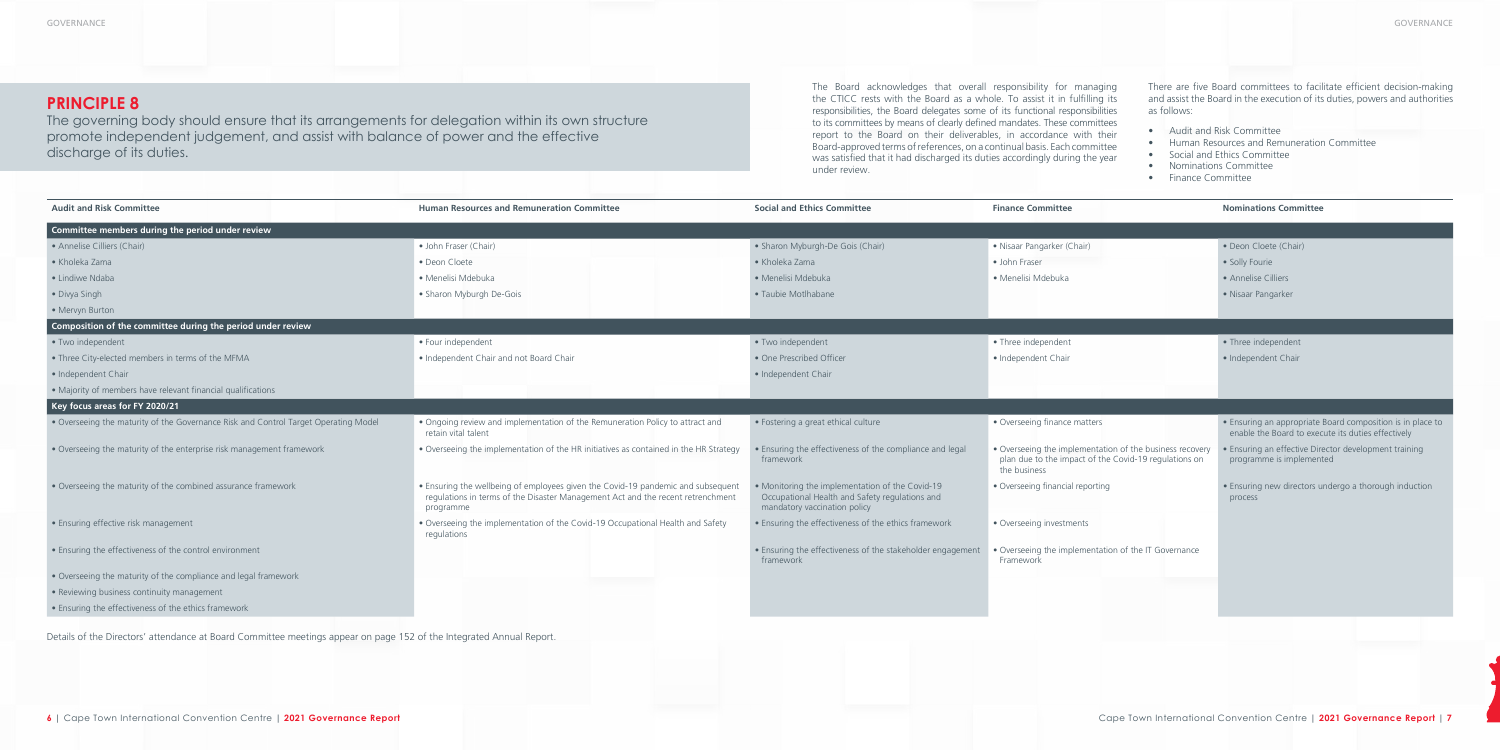The governing body should ensure that the evaluation of its own performance and that of its committees, its Chair and its individual members, support continued improvement in its performance and effectiveness.

## **PRINCIPLE 10**

The governing body should ensure that the appointment of, and delegation to, management contribute to role clarity and the effective exercise of authority and responsibilities.

The Board annually evaluates its own performance as a whole, along with that of its committees. This is facilitated by each individual Director completing a questionnaire anonymously. The responses to the questionnaire are then collected and collated, after which the results are tabled with the Board. Discussions are then held between the Chairperson and each individual Director with regard to their performance and corrective action is taken, if required.

During the year under review, the Board effectiveness evaluation was undertaken internally in accordance with recommended practice 74 of King IV™. The Board was satisfied that the evaluation was effective and assisted in improving the Board's performance.

The Chief Executive Officer has delegated authority from the Board regarding the responsibility and custodianship for day-to-day operations and risk management.

This mandate authorises the Chief Executive Officer to command required resources, internal and external, to ensure that the CTICC is managed in accordance with its strategic objectives. The Chief Executive Officer is further assisted in carrying out her duties by an Executive Team and Senior Management. Regular meetings are held between the Executive Team and Senior Management to attend to day-to-day operations and risk management. The Board is satisfied that the delegation of authority framework contributes to role clarity and the effective exercise of authority.

With the assistance of the Human Resources and Remuneration Committee, a succession plan for the Chief Executive Officer and Executive Team is currently in place. Both the Board and the Executive Team have access to corporate governance services, which are deemed effective.

The other professional commitments of the Chief Executive Officer are outlined on page 5 of this report. The notice period for the Chief Executive Officer, as stipulated in her employment contract, is that of three calendar months.

## **PRINCIPLE 11**

## The governing body should govern risk in a way that supports the organisation in setting and

achieving strategic objectives.

## **PRINCIPLE 12**

#### The governing body should govern technology and information in a way that supports the organisation setting and achieving its strategic objectives.

The Board is responsible for the governance of risk and delegates oversight thereof to the Audit and Risk Committee to monitor the enterprise risk management framework and risk management processes. Risk management is an integral part of the CTICC's strategic management and is essential in ensuring sustainable growth.

The Board is assisted by the Audit and Risk Committee, as well as the internal auditor, in managing the enterprise risk management framework that articulates and gives effect to its set direction on risk. The Executive Team further continues to monitor and identify key risks in the business.

During the year under review, emphasis was placed on mitigating key risks that had been identified during the year, such as the Covid-19 pandemic and subsequent regulations in terms of the Disaster Management Act. The CTICC will continue to assess and monitor this risk in the year going forward.

In addition, and with the assistance of the Audit and Risk Committee and the internal auditor, the CTICC performed a strategic review of its existing organisational risk structure and implemented governance, risk and control frameworks and an enterprise risk management framework. This would further assist the Board in managing key risks in the business.

The Board has a collective responsibility to ensure that the CTICC's technology and information are managed effectively and ethically. In accordance with the strategic objectives of the CTICC, the Board has adopted and implemented an information technology (IT) governance framework. This framework sets the direction on the employment of technology and information, which includes ICT governance structures, processes and principles. The Executive Team is responsible for ensuring that the IT governance framework and IT-related policies are implemented and managed accordingly.

The Finance Committee assists the Board in carrying out its responsibilities by ensuring that technology and information risks are adequately addressed through its risk management and monitoring processes.

Planned areas of focus for the next financial year include the constitution of the IT Steering Committee and the updating of the mechanism's table, as contained in the framework, to ensure that it reflects the correct cross-section of business systems to the affected business role-player.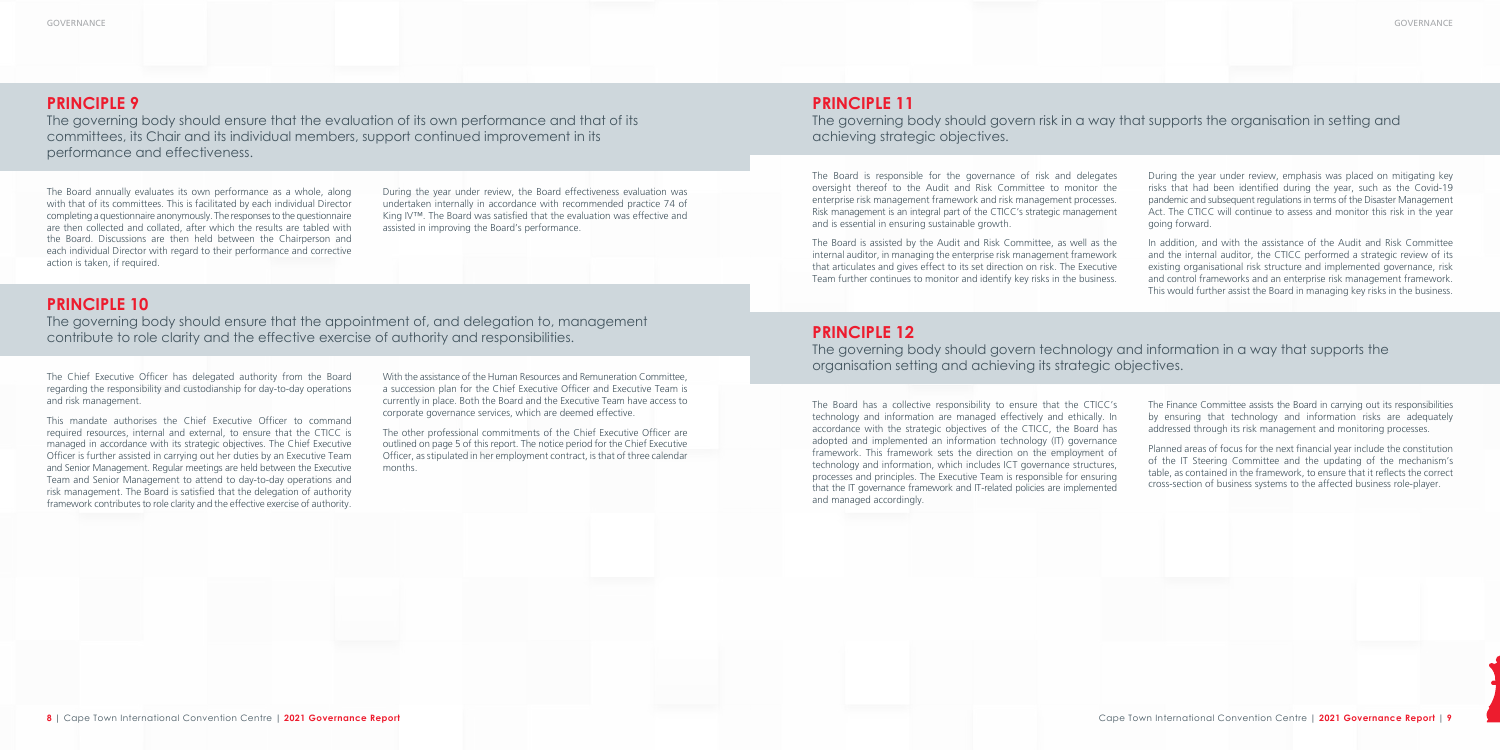The governing body should govern compliance with applicable laws and adopt non-binding rules, codes and standards in a way that supports the organisation being ethical and a good corporate citizen.

## **PRINCIPLE 14**

The governing body should ensure that the organisation remunerates fairly, responsibly and transparently so as to promote the achievement of strategic objectives and positive outcomes in the short-, medium- and long-term.

The Board is assisted in achieving compliance with all applicable laws and regulations by the Audit and Risk Committee and the Social and Ethics Committee, the Executive Team and the Company Secretary. Regular legislative updates are provided to the committees to assist it, and the Board, in ensuring compliance with all applicable laws and regulations.

During the year under review, and with the assistance of the Social and Ethics Committee and the Audit and Risk Committee, emphasis was placed on ensuring adherence to the regulations promulgated in terms of the Disaster Management Act due to the Covid-19 pandemic, specifically with regards to the Covid-19 Occupational Health and Safety regulations, to ensure the wellbeing and safety of the CTICC's employees. Furthermore, compliance and legal frameworks were implemented. This included the review of the regulatory universe of the CTICC.

The Board, with the assistance of the Human Resources and Remuneration Committee, assumes responsibility for policies relating to Non-executive Directors, Executive Directors, Audit and Risk Committee members and employee remuneration, and the establishment of a remuneration strategy to promote the achievement of the CTICC's strategic objectives and encourages individual performance.

The remuneration of the Non-executive Directors, Audit and Risk Committee members, Executive Directors, and Senior Managers are aligned with the Municipal Finance Management Act (MFMA). The Cape Town City Council sets and revises the upper limits of remuneration for the Non-executive Directors, as well as the Chief Executive Officer and all staff reporting directly to her.

A performance-based incentive scheme is in place in respect of all levels of the CTICC to acknowledge the contributions of individual employees by rewarding them for exceptional performance. Key Performance Indicators (KPIs) are identified and agreed upon between each staff member and their immediate superior and their performance is measured against these agreed indicators. Individuals' KPIs are linked to the CTICC's KPIs as a means of ensuring that the CTICC achieves its objectives. Furthermore, a reward and recognition programme is in place.

Due to the impact of Covid-19 and the subsequent lockdown regulations on the business operations of the company during the year under review, no salary adjustments at all levels in the company or any performance-based incentives were awarded and a retrenchment programme was implemented. Despite the above, the company remained committed to retaining its critical employees with minimal impact on their livelihoods.

## **PRINCIPLE 15**

The governing body should ensure that assurance services and functions enable an effective control environment, and that these support the integrity of information for internal decision-making and of the organisation's external reports.

## **PRINCIPLE 16**

In the execution of its governance role and responsibilities, the governing body should adopt a stakeholder-inclusive approach that balances the needs, interests and expectations of material stakeholders in the best interests of the organisation over time.

The Board assumes responsibility for assurance by setting the direction concerning the arrangements for assurance services and functions to enable an effective internal control environment. The Board and its committees have a duty to assess with objectivity and to form their own opinion on the integrity of information and reports, both internal and external.

The Audit and Risk Committee is primarily responsible for assisting the Board in carrying out its duties with regard to accounting policies, internal controls, audit, financial reporting, identification and monitoring of risk and the relationship ith the internal auditors and external auditors.

During the year under review, and with the assistance of the Audit and Risk Committee and the internal auditor, a combined assurance framework was implemented. This would further assist the Board in managing key risks in the business.

The Board is satisfied that an adequate combined assurance framework had been applied, which incorporates and optimises the various assurance services and functions so that, taken as a whole, these support the objectives for assurance as described in the Integrated Annual Report and Annual Financial Statements.

The Board assumes responsibility for the governance of stakeholder relationships by setting the direction for how stakeholder relationships should be approached and conducted in the organisation.

Regular communication, engagement and feedback is a cornerstone of building relationships with our stakeholders. The maintaining of stakeholder relationships is upheld via the Board and management through various communication touchpoints to ensure that stakeholders feel part of, and integral to, the CTICC.

A range of information is made available to stakeholders via our website, as well as roadshows and one-on-one stakeholder engagements. Other shareholder engagement activities include an annual general meeting. Please refer to the detailed report on stakeholder engagements on page 157 of the Integrated Annual Report.

During the year under review, the company has updated its stakeholder engagement policy in accordance with best governance practices and principles and the AA1000 stakeholder engagement standard.